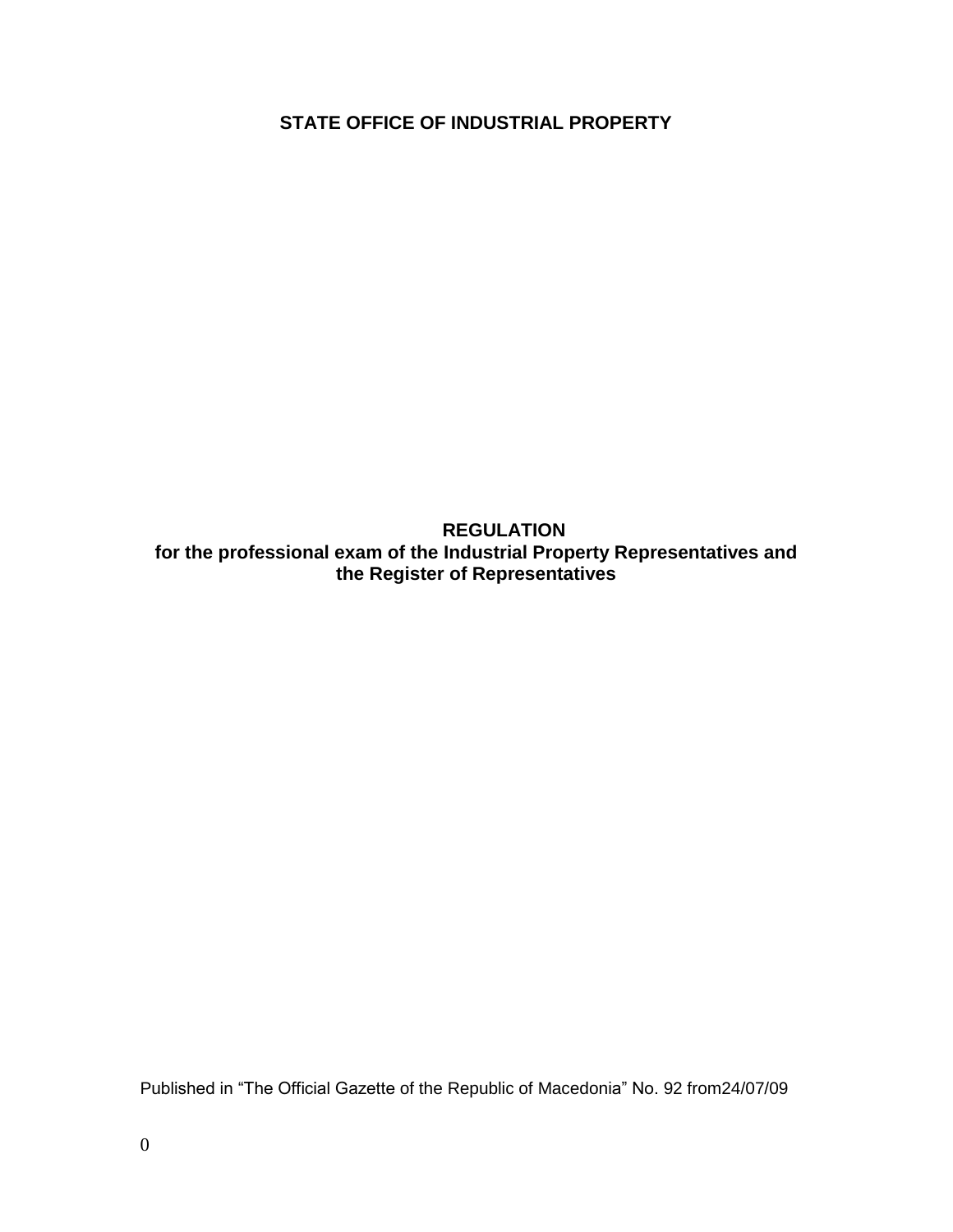According to Article 280 paragraph (6), Article 283 paragraph (4), Article 284 paragraph (2) and Article 289 paragraph (2) of the Law on Industrial Property ("The Official Gazette of the Republic of Macedonia" number 21/ 2009) the Director of the State Office for Industrial Property adopts the following

## **REGULATION**

### **for the professional exam of the Industrial Property representatives and the Register of Representatives**

## **I. GENERAL PROVISIONS**

#### **Article 1**

This Regulation prescribes the content and the program of the professional exam; the content of the application for taking professional exam; the procedure of conducting the professional exam and the correction exam, as well as the content of the evidence list of persons who passed the exam; content and form of the request for entry in the Register of Representatives; procedure for entry in the Register of Representatives and the proper documentation; content, form and the procedure of the request for renewal of entry in the Register of Representatives; and content, form of the request and the procedure of the request for entering changes in the Register of Representatives.

### **II. PROFESSIONAL EXAM**

### **Article 2**

(1) Any natural person with a graduation degree from a Faculty of Law or one of the Faculties of Technology or Faculties of Pharmacy and covered examination expenses may take the Professional Exam for Industrial Property Representatives (hereinafter: Professional exam).

(2) The content of the Professional exam is established with the Program of the Professional Exam for the Industrial Property Representatives (hereinafter: the Program) and is enclosed to this Regulations as its integral part.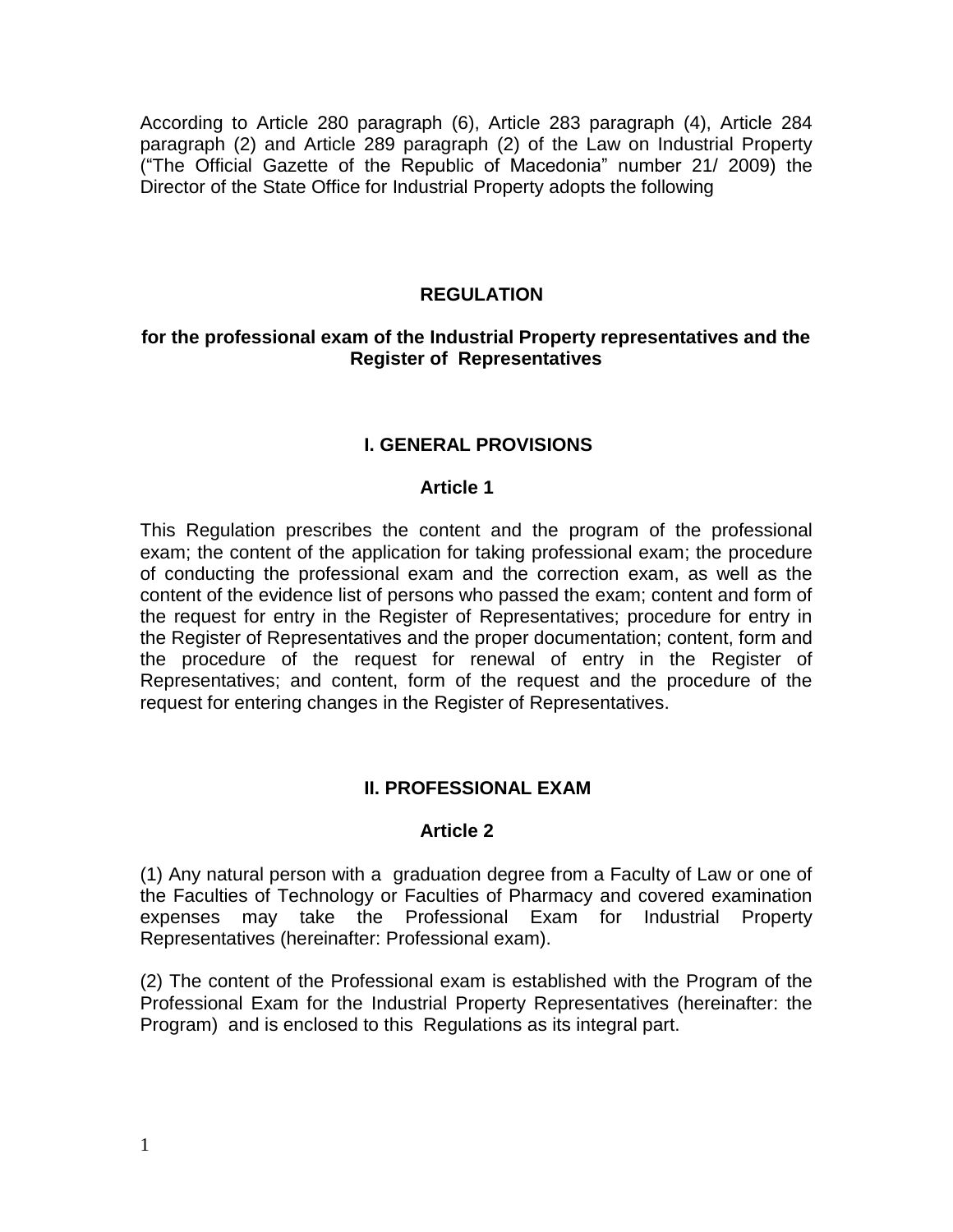(1) The State Office for Industrial Property shall published the professional exam in two daily newspapers.

(2) The publication provides information about:

- 1) the term of the lectures;
- 2) the conditions for the professional exam;
- 3) the deadline for submitting the application for professional exam;
- 4) the amount of the expenses of the e professional exam as well as the account to which the payment should be paid;
- 5) the content of the application form;
- 6) explanation for the evidence.

(3) Persons interested in taking the professional exam should submit the application to the State Office of Industrial Property within the set deadline for accepting the application from the announcement of paragraph (2) of this Article.

(4) The application for taking professional exam from paragraph (2) item 5) shall contain:

- 1) data for the candidate: name, surname, address, telephone number, fax, e-mail;
- 2) evidence for the candidate professional qualifications;
- 3) evidence for paid expenses for taking professional exam;
- 4) According paragraph (4) item 2) of this Article, a university degree with 240 ECTS-credits from the first cycle or a university degree from fouryear studies issued by the Republic of Macedonia, or a validate diploma obtained abroad would be considered as a proper evidence;

(5) Documents showing the legal grounds for fulfillment of the conditions for taking the professional exam shell be submitted in the original or certified copy, in the whole or only the part that clearly shows that the condition has been fulfilled.

### **Article 4**

- (1) The Exam Commission (hereinafter: Commission) determines whether the candidate fulfills the conditions for taking the professional exam, for which the candidate shall be notified in written or by e-mail.
- (2) The notification appoints the date, hour and place when the lectures, i.e. Examination shall take place.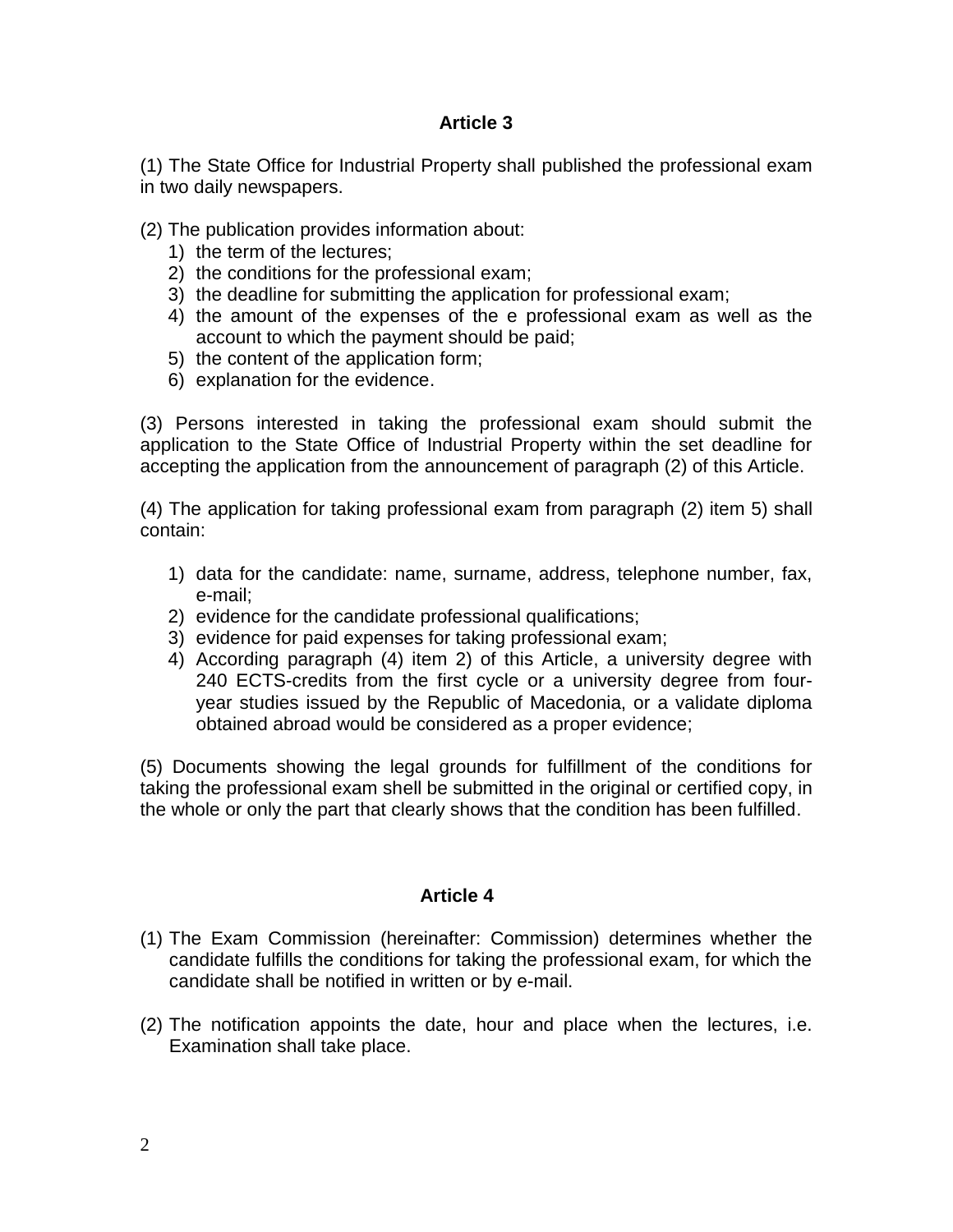(3) The decision of the Commission for rejecting an application for the professional exam must be explicated.

## **Article 5**

(1) Prior to the examination, lectures will be delivered including all sectors according to the Program.

(2) The Commission conducts the oral and writing part of the exam according to the Program and then decides whether the candidate passed the exam.

(3) The Commission makes the decision with the majority of all members of the Commission.

## **Article 6**

(1) The Professional Exam consists of oral and written part.

(2) In the written part the candidate elaborates certain questions regarding the procedure of the protection of the industrial property rights.

(3) During the written part of the exam the use of a professional literature is allowed as long as it is not an integral part of the written assignment.

(4) The duration of the written exam is 180 minutes. The candidate who passed the written part of the exam successfully, will take the oral part of the exam the same day or no longer than 8 days from the day of taking the written part of the exam.

(5) The candidate who will not pass the written part of the exam will be considered that the candidate failed the Professional Exam and will have to take the same exam again.

(6) The candidate from paragraph (5) has a right to have insight into exam paper.

(7) During the oral part of the exam, a Minutes of the following information is taken: name, surname and occupation of the candidate; members of the Commission; day, month and year of taking the written part of the exam; day, month and year of taking the oral exam; exam questions; grade of the candidate for each thematic field; candidate's overall grade (from both the oral and written part of the exam); signatures of the President, members and the secretary of the Commission; other important notes made during the exam, the Office seal.

(8) The written part of the exam of the candidate is attached to the Minutes of paragraph (7).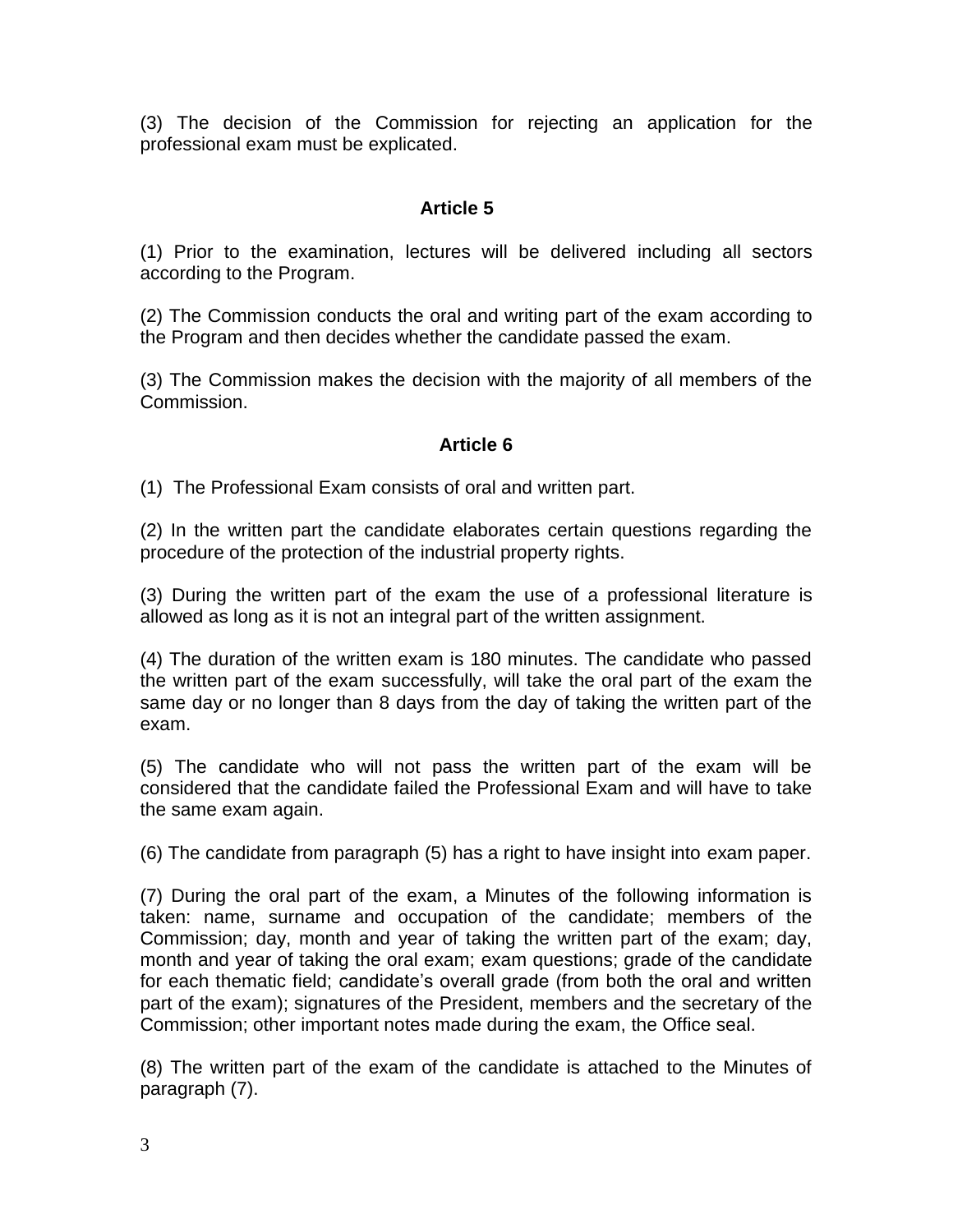- (1) There is a separate grade for each thematic field of the Program, and according to these grades the Commission evaluates the overall exam success of the candidates.
- (2) The candidate's success is verbally graded: "passed" or "failed".
- (3) The candidate will pass the exam if he/ she demonstrate sufficient knowledge in each thematic field.
- (4) If the candidate demonstrates insufficient knowledge in at least three thematic fields the same takes a correction exam.
- (5) If the candidate demonstrates insufficient knowledge in four or more thematic fields, the candidate overall exam success will be graded as: "failed".
- (6) The grade is given with the majority of votes of the Commission members, and the results of the exam are published 24 hours after the completion of the exam.
- (7) The candidates may be informed about the results by e-mail as well.

### **Article 8**

(1) The candidate may take the correction exam in the term determined by the Commission which cannot be less than a month or longer than six months.

(2) The candidate taking the correction exam must provide evidence for covered exam expenses no longer than 8 days before the term set for the correction exam.

(3) If the candidate demonstrates insufficient knowledge in the correction exam, it should be considered that the candidate failed the professional exam and will have to take the same exam in whole again.

## **Article 9**

(1) The candidate may submit a request and proper evidence to the Commission to postpone taking the exam due to family or health reasons.

(2) The Commission determines the validity of the request and informs the candidate in writing.

(3) The examination may be postponed for six months at most.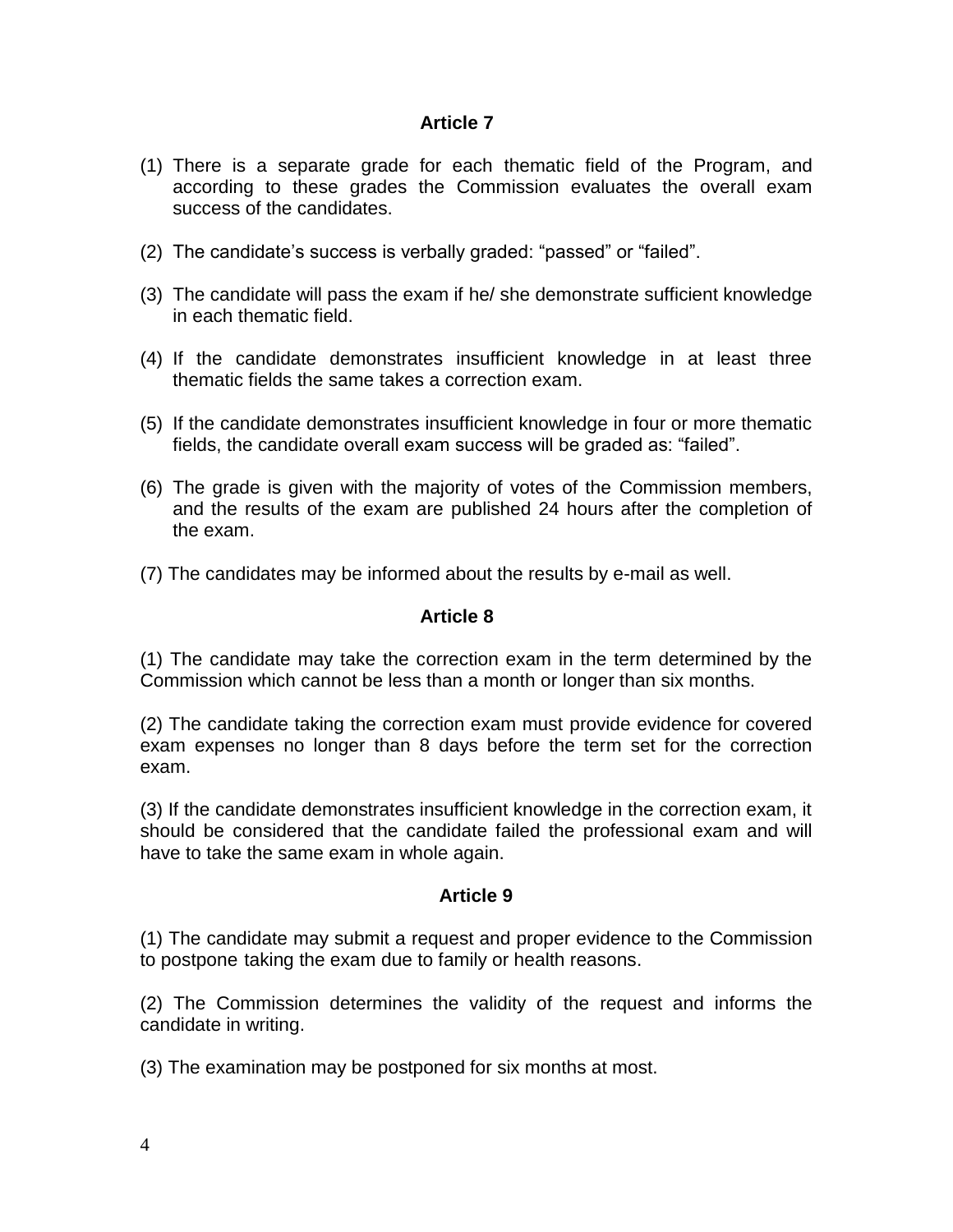(1) If the candidate, without any justified reasons, does not take the professional exam or correction exam or does not submit the work or if he / she withdraws from taking the written part of the exam, it shall be considered that the candidate failed the professional, or correction exam.

(2) In the case of Article 9 paragraphs (3) and (1), of this Article the expenses for examination are not reimbursed and if the exam is taken again the expenses are paid in whole.

## **Article 11**

(1) The candidate who passed the professional exam receives a Certificate for passed Professional Exam which signifies that the candidate obtained the right to be registered in the Register of Representatives.

(2) The Certificate is issued in two copies, one for the candidate and the other remains in the personal file in the Office.

## **Article 12**

The List of the candidates that passed the professional exam in the current year shall be published in the Official Gazette of the Office, once a year, in the last edition.

### **Article 13**

(1) Persons who passed the professional exam are recorded in the Office.

(2) The following data from paragraph (1) of this Article shall be entered In the records:

- 1) Register number;
- 2) Data for the person who passed the exam: name, surname, address, telephone number, fax, e-mail and profession;
- 3) Date and place when the professional exam took place;
- 4) Date and manner of delivering the Certificate for passed Professional Exam for representatives;
- 5) Note.

## **III. ENTRY IN THE REGISTER OF REPRESENTATIVES**

### **Article 14**

(1) The request for entry in the Register of Representatives is filed in a DZIS 3-1 form, A4 format, in three copies.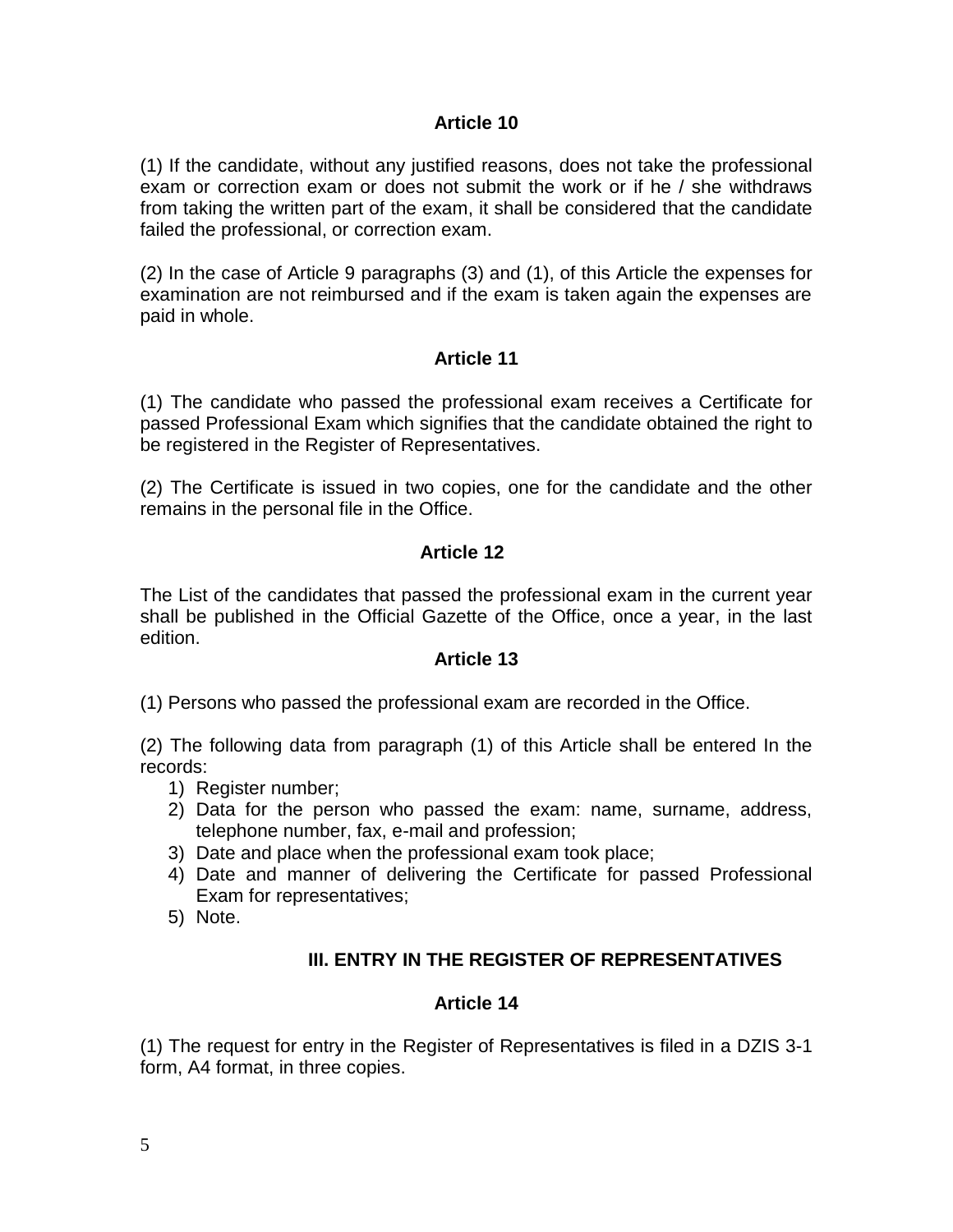(2) The request from paragraph (1) of this Article shall contain the following:

1) data regarding the applicant for entry in the Register of Representatives: name, surname, address telephone number, fax, e-mail of a natural person, or company, main office, telephone, fax, e-mail of a legal person and its abbreviation;

2) translation to English language of the data from paragraph (1) item 1); 3) profession of a natural person, or business of a legal entity;

4) list of the employee/-s of the legal person, profession, and number of the evidence sheet of the persons who passed the professional exam;

5) seal and signature of the person filing the request.

(3) The following shall be attached to the request for entry in the Register of Representatives:

1) evidence for citizenship (original or verified copy);

2) evidence showing person's professional qualifications in accordance with Article 3 paragraph ( 5) of this Regulation;

3) evidence for registered activity in the Central Register of the Republic of Macedonia (original or certified copy);

4) for lawyers; lawyers association or law firm, evidence from the Bar Association (original or certified copy of confirmation or certificate);

5) М-1/М-2 Form from the Employment Center of the Republic of Macedonia (original or certified copy of confirmation or certificate);

6) evidence for passed professional exam for representatives;

7) evidence showing knowledge of one of the official languages of the organizations in which the Republic of Macedonia is a member (original or certified copy of confirmation or certificate);

8) evidence for paid appropriate administration fee (original);

9) evidence for paid expenses for publishing in the Official Gazette of the Office (original).

(4) The evidence in paragraph (3) item 3) of this Article shall be instantly filed to the Office, or no longer than 8 working days from the day of delivering the decision for entry in the Register of Representatives.

(5) If the applicant does not act in accordance with the obligation of paragraph (4) of this Article, the Office will null the decision for entry in the Register of Representatives after previously notifying the applicant on given deadline to state the reasons for not acting in accordance with the obligations of paragraph (4) of this Article.

(6) Representative from another country provides the following evidence:

1) document showing person's representative authorization issued by the competent body of person's country (original or certified copy).

2) document showing knowledge of the Macedonian language in accordance with the regulations of the Ministry of Education and Science (original or certified copy).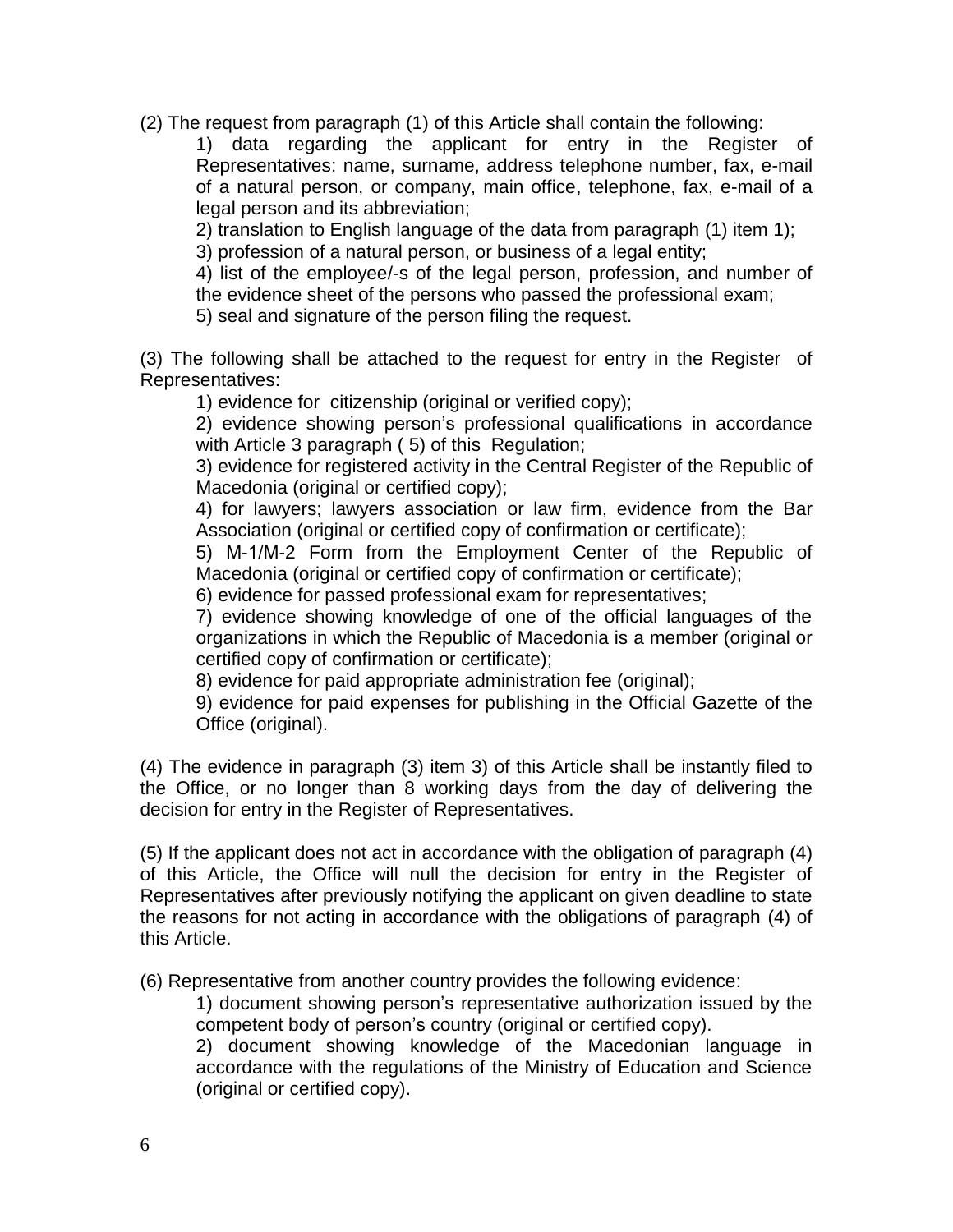3) evidence for paid appropriate administration fee (original or certified copy).

4) evidence for paid expenses for publishing in the Official Gazette of the Office.

(7) The Form DZIS 3-1 is enclosed as an integral part to this Regulation.

## **Article 15**

(1) If the request for entry in the Register of Representatives is filed in accordance with Article 14 of this Regulation, the representative shall be registered in the Register of Representatives on the date of filing the request for entry in the Register.

(2) Every representative shall be given an ordinal number in the Register that should be listed together with the rest of the data while filing the request to the Office.

(3) The entry in the Register of Representatives is published in the Official Gazette of the Office, after the payment of the expenses.

(4) If the request for entry in the Register of Representatives is not filed in accordance with Article 14 of this Regulation, the Office shall invite the applicant to correct the request within a determined period.

(5) If the applicant fails to act according to the notification, the request for entry shall be rejected.

(6) If the legal grounds of the request for entry in the Register of Representatives does not fulfill the requirements determined with the Law, the Office will reject the request for entry, after previously notifying the applicant, in determined deadline, to state the reasons for failing to pursue the entry.

### **Article 16**

(1) In the Register of Representatives shall be entered the following data:

- 1) register number;
- 2) date of entry in the Register;
- 3) data for the applicant of the request for entry: name, surname, address, telephone number, fax, e-mail of a natural person, or company, registered seat, telephone number, fax, e-mail and list of employees who fulfill the requirements of representation and their occupation in the legal person.
- 4) date of renewal of the entry in the Register of Representatives;
- 5) changes of the Representative;
- 6) deletion from the Register of Representatives.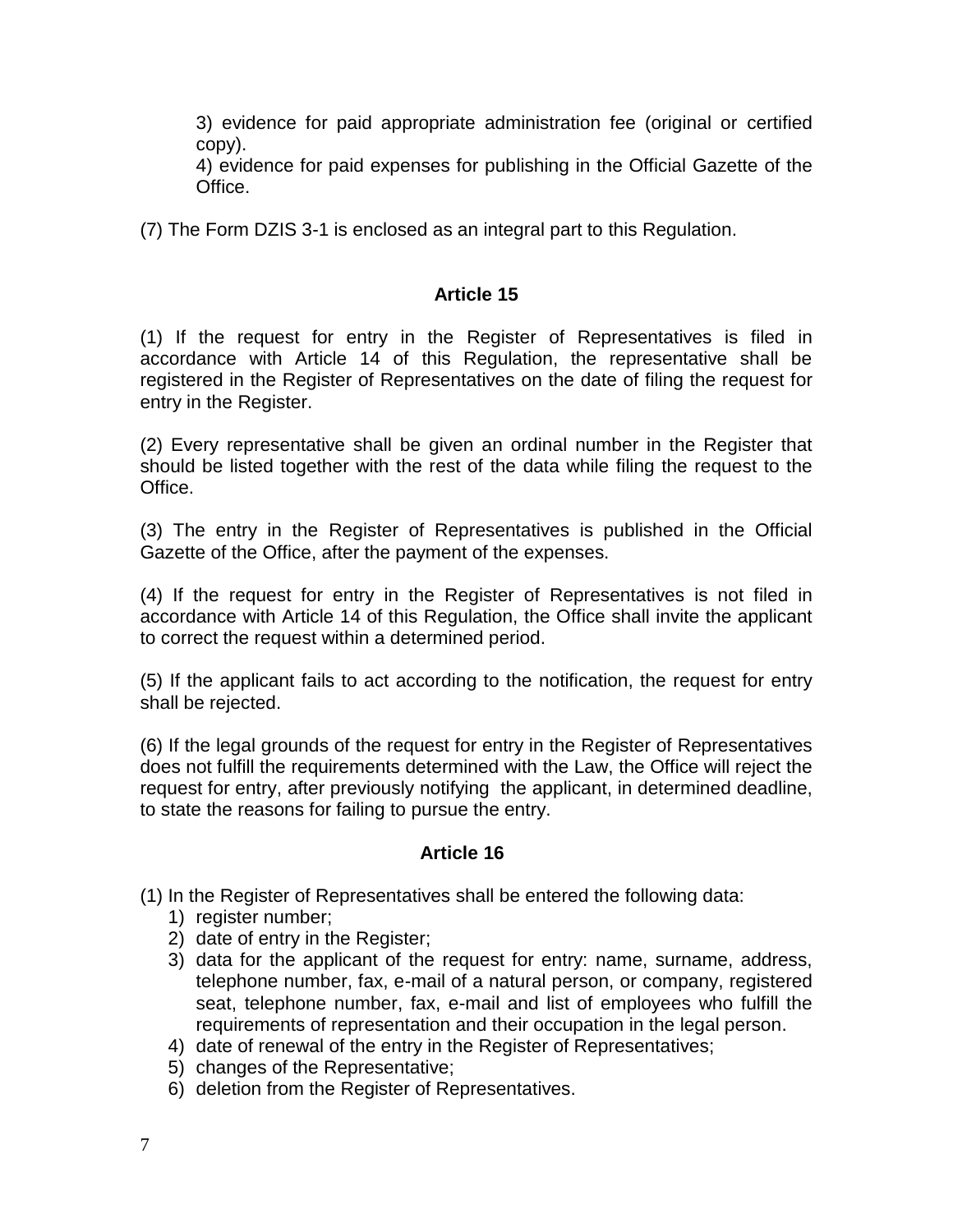(1) Extract from the Register of Representatives shall be published once a year, in the first edition of the Office Gazette of the Office.

(2) The Register is in written and electronic form.

## **Article 18**

On the request of the representative, a Certificate for Regular Representative in the field of protection of industrial property rights shall be issued.

## **IV. RENEWAL OF THE ENTRY IN THE REGISTER OF REPRESENTATIVES**

### **Article 19**

(1) The request for renewal of the entry in the Register of Representatives shall be filed on a DZIS-3-3 Form, A4 paper size, in two copies.

(2) The request from paragraph (1) of this Article shall contain the following:

1) the representative data: name, surname, address, telephone number, fax, e-mail, of a natural person, or company, registered seat, telephone number, fax, e-mail of a legal person;

2) translation to English language of the data from item 1) of this paragraph should be provided.

3) validity of the entry in the Register of Representatives;

4) list of the employees of the legal person which fulfills the requirements for representation;

5) seal and signature of the representative.

(3) The following attachments to the request of paragraph (2) of this Article, shall be enclosed:

1) М-1/М-2 form from the Employment Center of the Republic of Macedonia, or confirmation of working relations in legal person or statement of working relations of a natural person.

2) evidence for registered activity of the Central Register of the Republic of Macedonia, or of the Bar Association of the Republic of Macedonia and a statement or confirmation that there has not been a change in the activity.

3) evidence for paid appropriate administration fee.

(4) The Acts that prove the fulfillment of the requirements for renewal of the entry in the Register of Representatives shall be filed, in their original form or certified copy in the whole or in the part stating the fulfillment.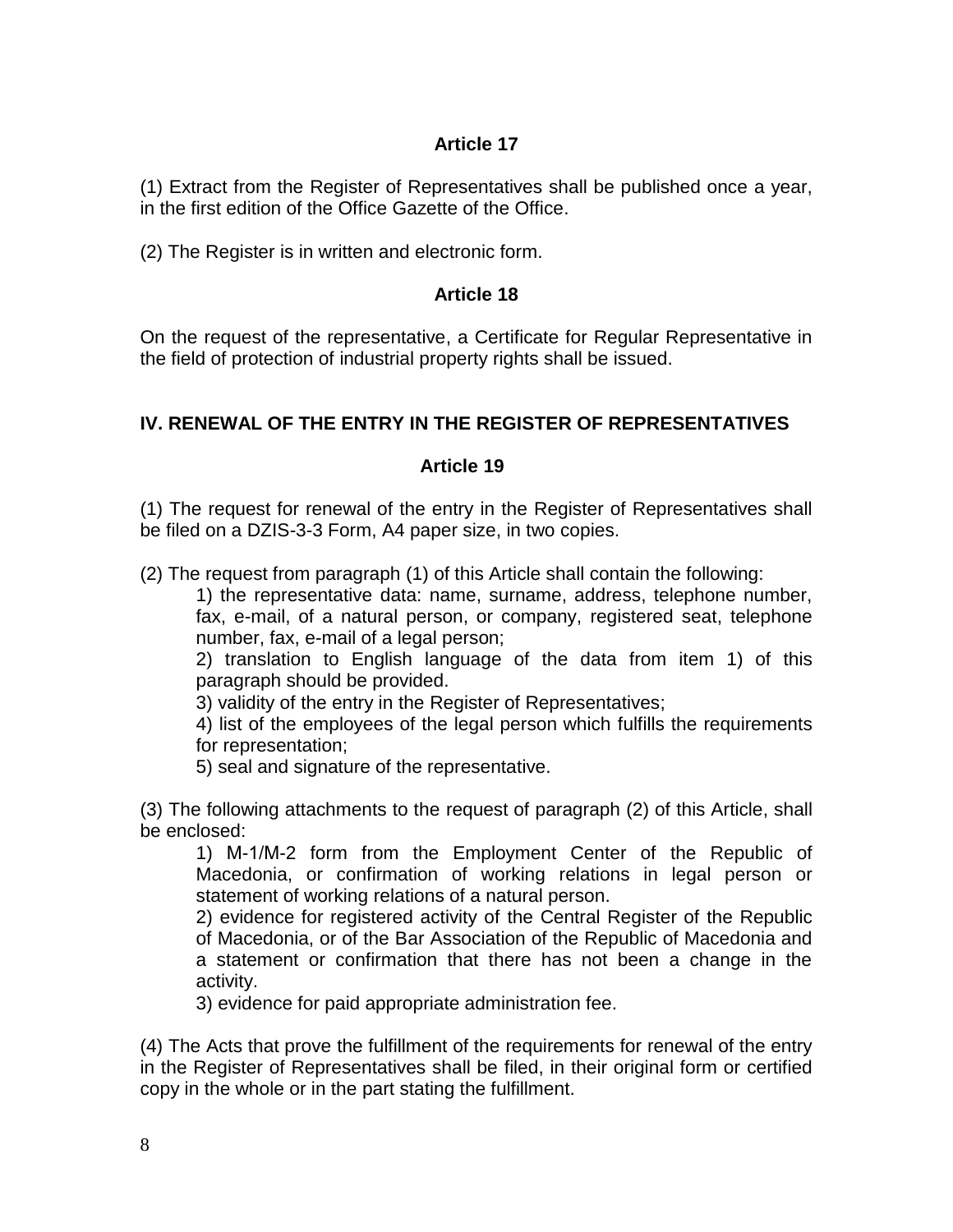(5) DZIS 3-3 Form is enclosed as an integral part to this Regulation.

## **Article 20**

(1) If the request for renewal of the entry in the Register of Representatives is filed in accordance with Article 19 of this Regulation, the Office shall adopt a decision for renewal of entry in the Register of Representatives.

(2) If the request for renewal of the entry in the Register of Representatives is not filed in accordance with Article 19 of this Regulation, the Office shall invite the applicant to correct the request within a determined period.

(3) If the representative shall not correct the request for renewal of entry in the Register of Representatives, the Office shall adopt a decision to delete the representative from the Register of Representatives, after previously notifying the applicant, in a determined deadline, to state the reasons for failing to pursue the renewal of the entry in the Register of Representatives.

## **V. ENTRY OF CHANGES IN THE REGISTER OF REPRESENTATIVES**

## **Article 21**

(1) The request for entry of changes in the Register of Representatives shall be filed on a DZIS-3-2 Form, A4 paper size, in two copies.

(2) The request from paragraph (1) of this Article shall contain the following:

1) data for the representative: name, surname, address, telephone number, fax, e-mail of a natural person, and company, registered seat, telephone number, fax, e-mail of a legal person;

2) indication of the type of change and its content;

3) indication whether the change shall be published or not in the Official Gazette of the Office;

4) seal and signature of the representative.

- (3) The following shall be enclosed to the request of paragraph (1) of this Article:
	- 1) evidence for the legal grounds for the entry of changes and its content;
		- 2) evidence for paid appropriate administration fee.

(4) The Acts that proves the legal grounds for the entry of changes in the Register shall be filed in original or certified copy, in the whole or the part stating the fulfillment.

(5) The Form DZIS-3-2 is enclosed as an integral part to this Regulation.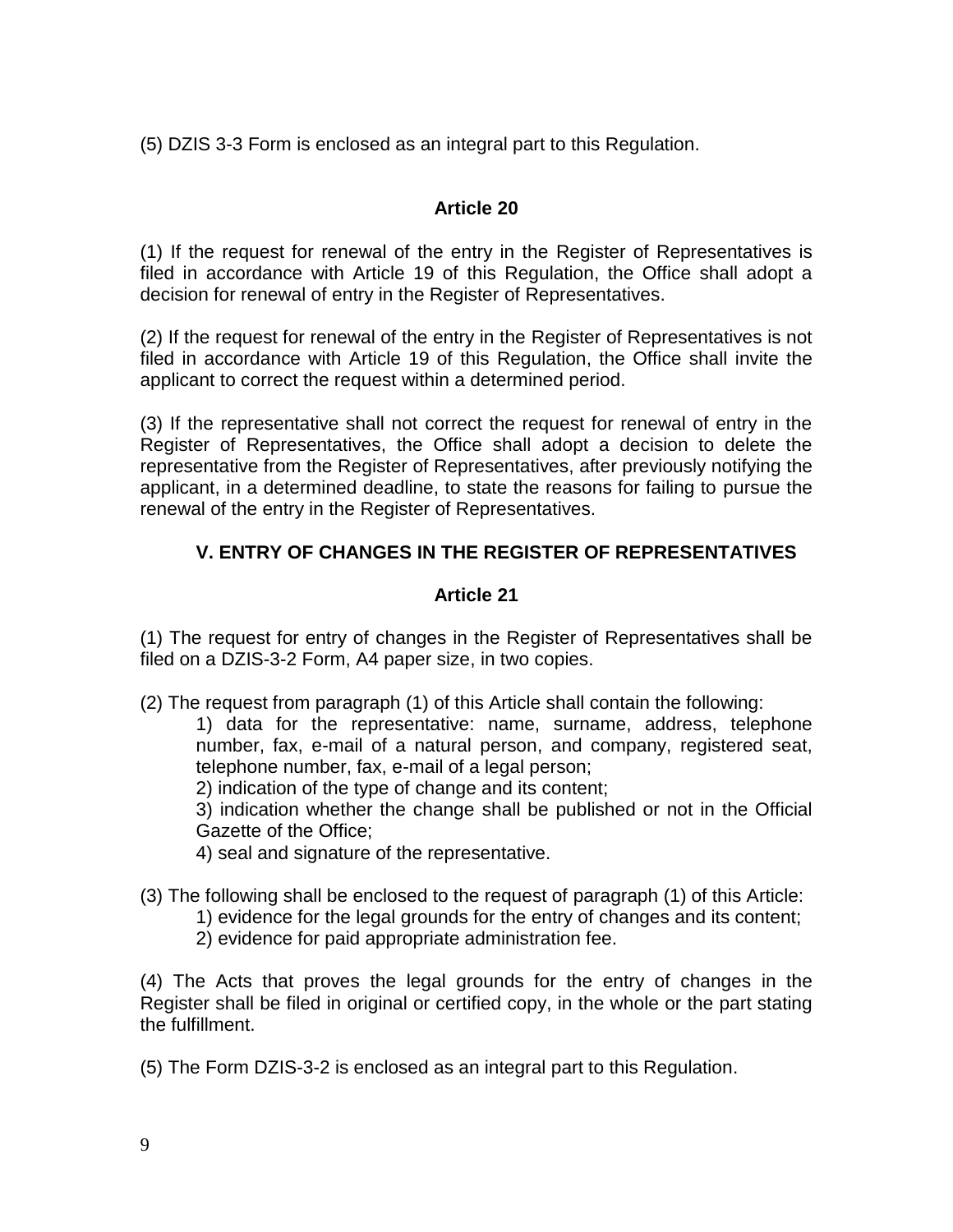(1) If the request for the entry of changes in the Register of Representatives is filed in accordance with Article 21 of this Regulation, and if the evidence fulfills the conditions for changes, the Office shall adopt a decision for entry of the changes in the Register of Representatives.

(2) Changes that are entered in the Register of Representatives shall be published in the Official Gazette of the Office after the payment of the fee.

(3) If the request for entry of the changes in the Register of Representatives is not filed in accordance with Article 21 of this Regulation, the Office shall invite the applicant to correct the changes within a determined period.

(4) If the representative does not act in accordance with the notification of the Office, the request for entry of changes shall be rejected.

(5) If the legal grounds for the request for entry of changes does not fulfill the prescribed requirements, the Office shall reject the request for entry of the changes in the Register of Representatives, after previously notifying the applicant, in a determined deadline, to state the reasons for failing to pursue the entry of changes.

## **VI. TRANSITIONAL AND FINAL PROVISIONS**

### **Article 23**

The day when this Regulation enters into force, the Regulation for the professional exam for representatives in the procedure for protection of industrial property rights, shall cease to be valid ( "Official Gazette of the Republic of Macedonia" number. 18/ 2004).

#### **Article 24**

This Regulation shall enter into force the following day after its publication in the "Official Gazette of the Republic of Macedonia. "

 $No.$ 

\_\_\_\_\_\_\_\_\_\_\_\_\_\_\_\_

## Skopje **DIRECTOR**

**Safet Emruli MSc.**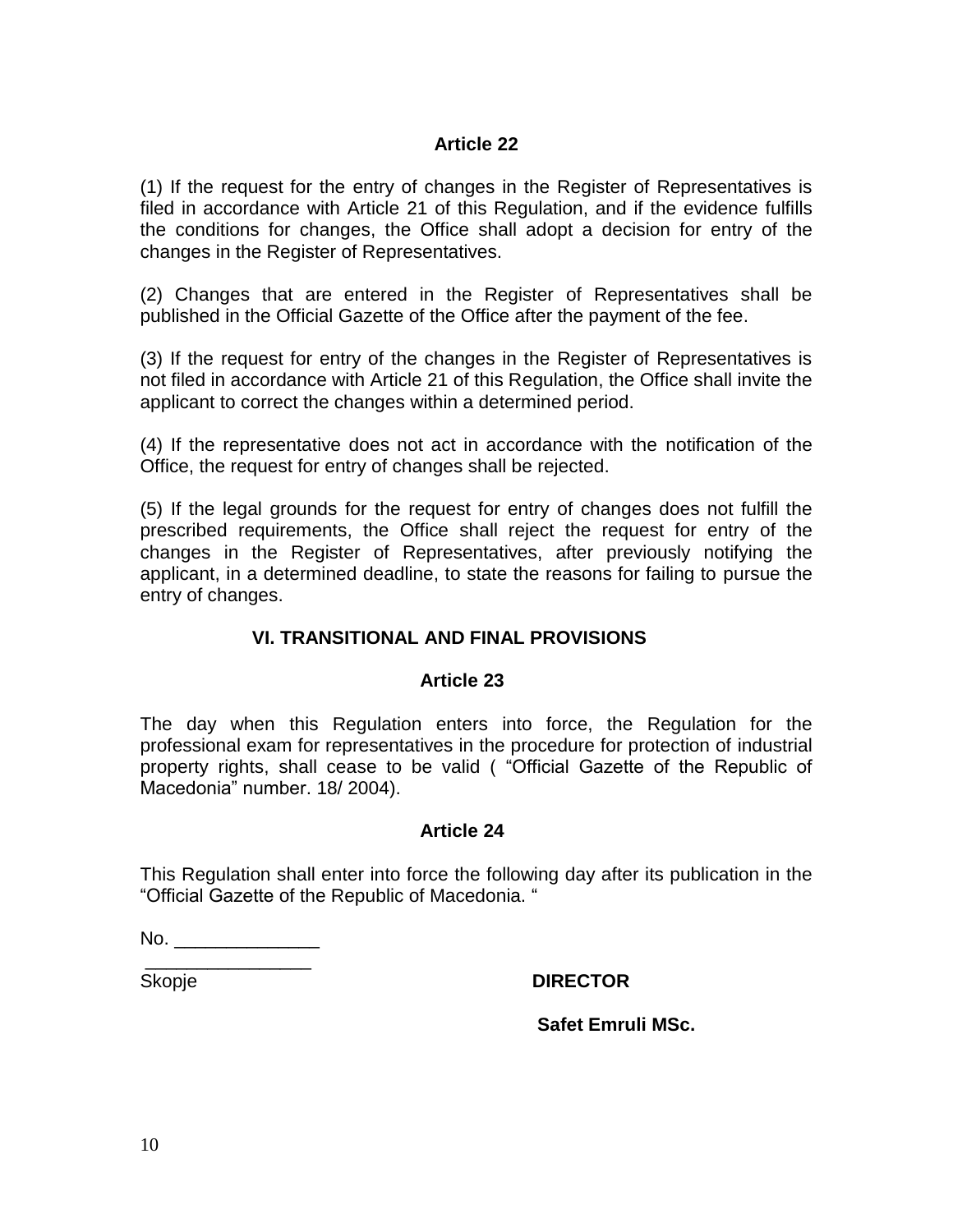### **PROGRAM FOR TAKING THE PROFESSIONAL EXAM for representatives for protection of industrial property rights**

## **I. INDUSTRIAL PROPERTY RIGHT**

- 1. Notion of industrial property.
- 2. Theories for industrial property.
- 3. Historical development of the industrial property.
- 4. Paris Convention for the Protection of Industrial Property.
- 5. World Intellectual Property Organization (OMPI, i.e. WIPO).
- 6. World Trade Organization (WTO). Agreement on Trade- Related Aspects of Intellectual Property Rights (TRIPS).
- 7. European Patent Organization- European Patent Convention.
- 8. Patent Law Treaty (WIPO).
- 9. Singapore Treaty on the Law of Trademarks.
- 10.Vienna Classification of the Figurative Elements of Marks.
- 11.Industrial property rights (general).
- 12.Entities of industrial property rights.
- 13.Rights of the entities of industrial property rights.
- 14.Law on industrial property (general provisions).
- 15.System of protection and enforcement of the protection of industrial property rights - institutions and competences in the Republic of Macedonia.

# **II. PATENT**

- 1. Patentable invention.
- 2. Exceptions to patentability.
- 3. Novelty of the invention, non prejudicial disclosers, inventive step and industrial application.
- 4. Entities of patent right.
- 5. Right of Priority.
- 6. Contents of the patent application
- 7. Method for conducting the procedure for examination of the application
- 8. Characteristics of the procedure for granting of patent.
- 9. Evidence of the substantive examination, the content of the evidence and additional examination.
- 10.Type of decisions, registers and publishing of decisions.
- 11.Certificate and patent specification.
- 12.Procedure after application and patent for confidential invention.
- 13.Patent and Certificate validity.
- 14. Conditions and procedure for issuing a supplementary protection certificate.
- 15.Cancellation of the patent prior to the expiry of the validity.
- 16. Rights of third parties.
- 17.Exclusive rights of the patent holder and scope of the right.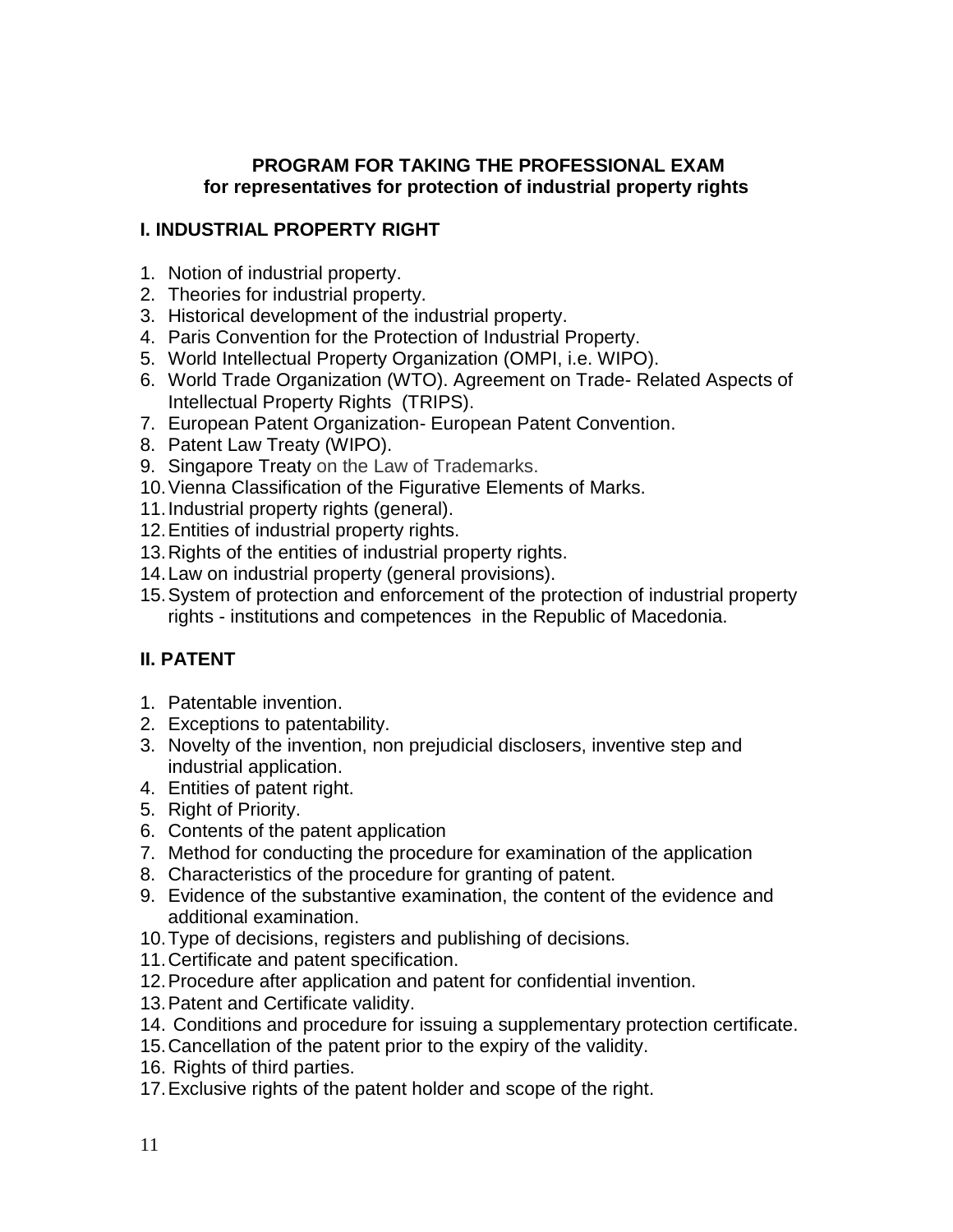- 18.Free use, right based upon previous use and an exemption from the infringement of the patent right.
- 19.Exclusive rights, scope and limitation of the rights of patent in the biotechnology.
- 20.Procedure for issuing and characteristics of a compulsory license.
- 21.Procedure of issuing and characteristics of a compulsory license for the needs of public health.
- 22.The Office procedure upon applications filed in accordance with PCT and the Extension Agreement.
- 23.The Office procedure upon applications filed in accordance with EPC and the European patents.
- 24.Nullity of the decision for granting patent.

## **III. INDUSTRIAL DESIGN**

- 1. Subject to protection of industrial design.
- 2. Novelty and individual character of the design.
- 3. Discloser of the design.
- 4. Design conditioned by technical functions and design of connected elements.
- 5. Absolute and relative grounds for refusal.
- 6. Applicant and author.
- 7. Initiation of a procedure for a grant of an industrial design.
- 8. Right of priority.
- 9. Publication of the application and postponement of the publication of the industrial design application.
- 10.Opposition and procedure for opposition of an industrial design.
- 11.Moral and exclusive rights of the author of the industrial design.
- 12.Validity and the cessation of the validity of the industrial design.
- 13.Nullity of the decision for grant of an industrial design right.
- 14.International protection of the industrial design right.
- 15.International classification of industrial design.

## **IV. TRADEMARK**

- 1. Subject to trademark protection.
- 2. Distinctiveness as a condition for protection.
- 3. Absolute grounds for refusal.
- 4. Relative grounds for refusal.
- 5. Priority right.
- 6. Initiation of procedure for a grant of a trademark right.
- 7. Division of the application and the registered trademark.
- 8. Correct application, or formal examination of the trademark application.
- 9. Third person intervention.
- 10.Opposition and procedure for opposition of trademark.
- 11.Continuation of the procedure and returning to the previous state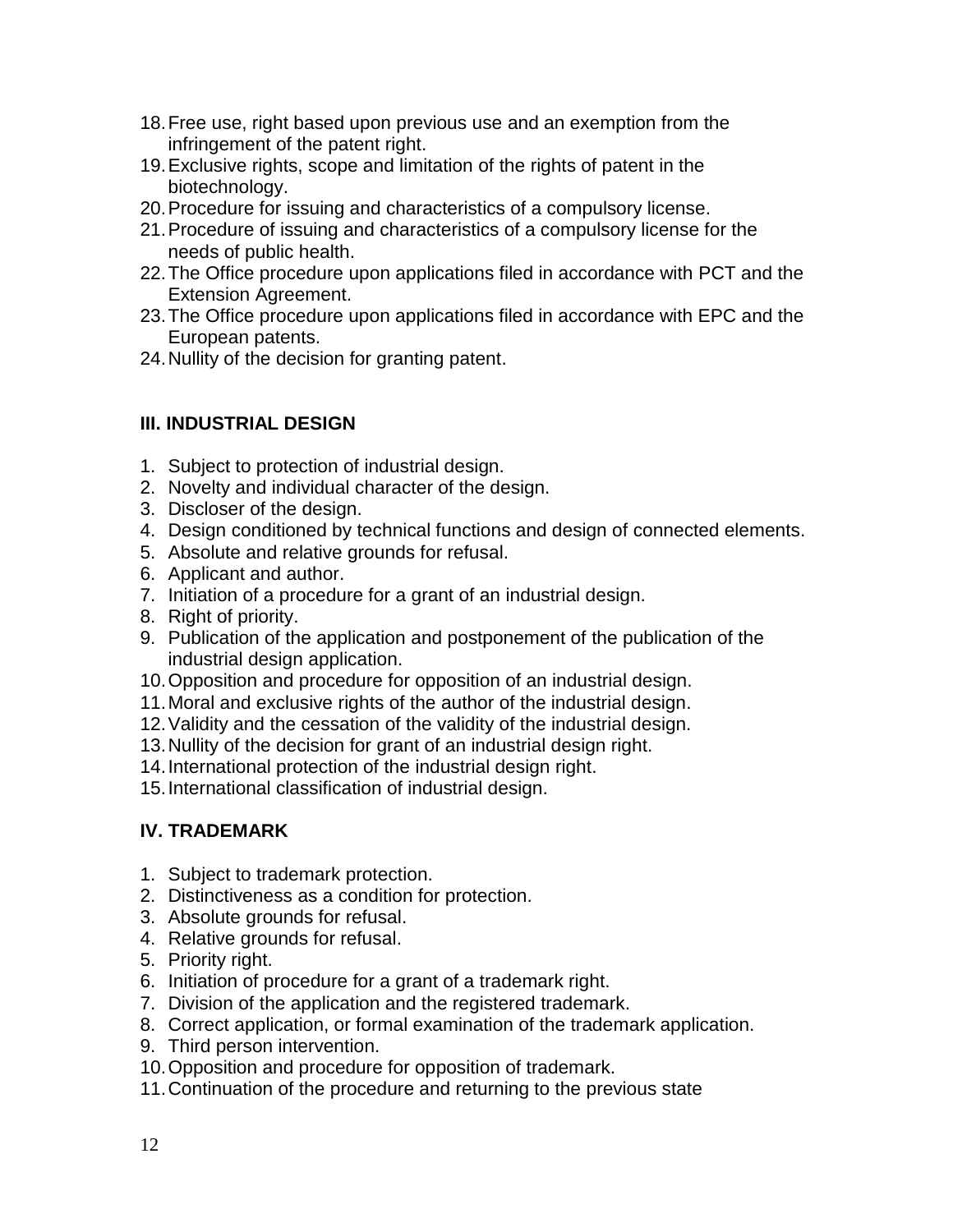- 12.Types of decision of the procedure for a grant of a trademark right and the maintaining of the right.
- 13.Exclusive rights of the trademark holder.
- 14.Limitation, acquiescence and exhaustion of the right.
- 15.Cessation of the validity of the trademark.
	- 16.Cessation of the validity of the trademark due to other reasons.
- 17.Subject of protection, applicant and characteristics of the collective mark.
- 18.Subject of protection, applicant and characteristics of the certification mark.
- 19.Nullity of the decision for grant of a trade mark as null
- 20.International registration of the trade mark.
- 21.International classification of the goods and services due to registration of a trademark.

## **V. GEOGRAPHICAL NAME**

- 1. Subject of protection of appellation of origin and geographical indication.
- 2. Scope of protection.
- 3. Exclusion from protection and prohibiting protection.
- 4. Initiation of procedure for protection of a geographical name.
- 5. Applicants for protection of a geographical name.
- 6. Elaboration, content, changes and control.
- 7. Specification and content.
- 8. Acquiring and validity of the right.
- 9. Procedure for a grant of a right to use a protected geographical name.
- 10.Right of use and right of the user of the protected geographical name.
- 11.Exclusion of the right of the user of protected geographical name.
- 12.Non-assignment of the protected geographical name.
- 13.Conditions and procedure for revocation of the right of use of the protected geographical name.

## **VI. SAFETY MEASURES**

- 1. Temporary measures.
- 2. Measures for obtaining evidence.
- 3. Obtaining evidence during the legal procedure.
- 4. Custom measures.
- 5. Civil penalty.

# **VII. TOPOGRAPHY OF INTEGRATED CICUITS**

- 1. Notion for topography of integrated circuits.
- 2. Procedure for protection and registration of topography of integrated circuits.
- 3. Subjects of protection.
- 4. Content, duration and limitation of the right.
- 5. Nullity of the Registration.
- 6. Damage reimbursement.